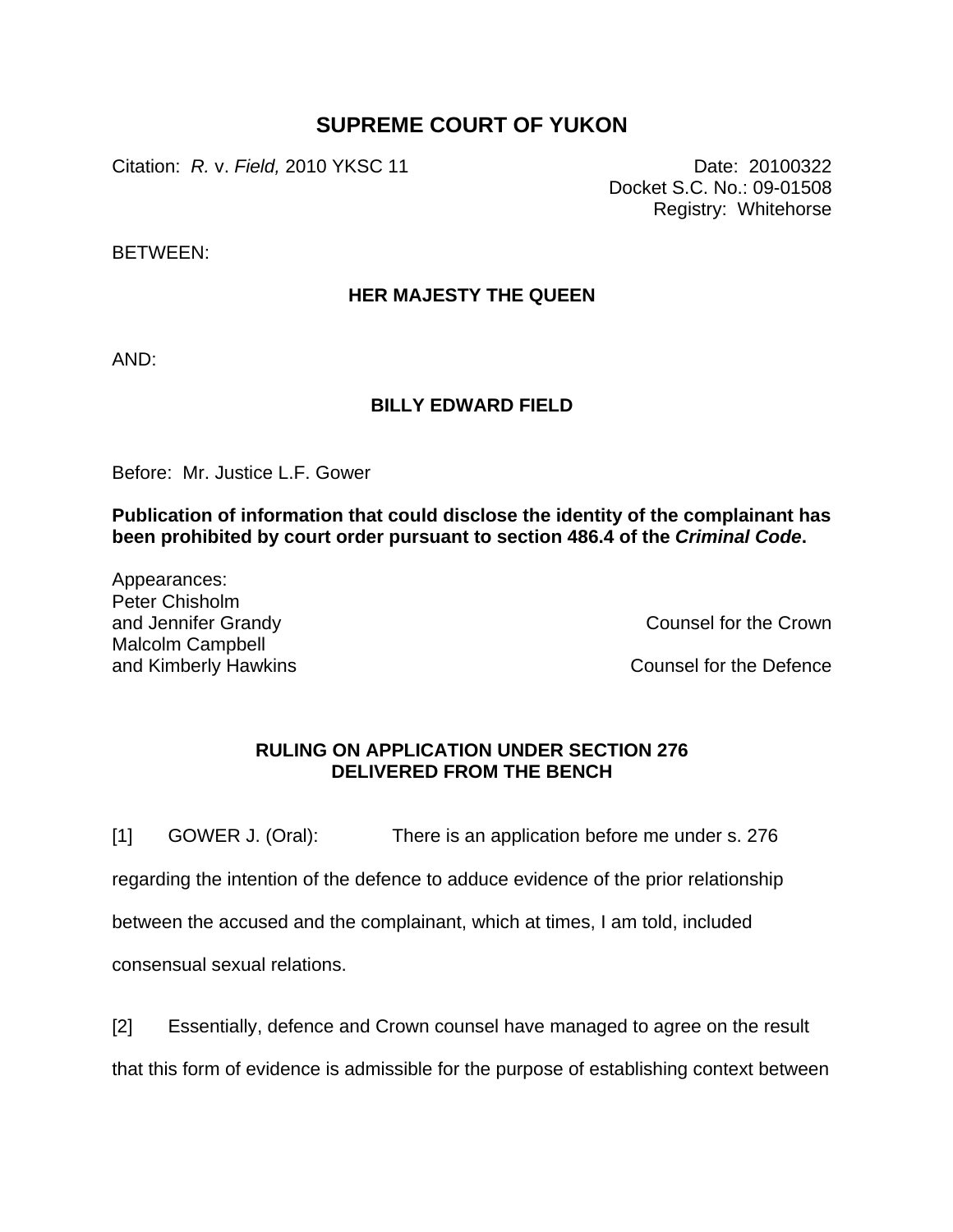the parties and so that the jury is not misled into thinking that what happened on October 25, 2008 was a meeting between strangers. Because counsel have effectively agreed on the type of evidence which can be led and how far defence counsel can go in eliciting that evidence, I am satisfied under s. 276.1(4) that the evidence sought to be adduced is capable of being admissible, and, in effect, I am ruling on the application that the *voir dire* should flow as a result of that finding.

[3] I have the evidence of the accused in the form of an affidavit before me. The Crown has not sought to cross-examine the accused on that affidavit because, essentially, the Crown and the accused are on common ground. I am, however, required under s. 276.2(3) and (4) to provide reasons and, out of an abundance of caution, I am doing so.

[4] Crown counsel has referred to the evidence as being similar to that which was the case in *R.* v. *Strickland*, [2007] O.J. No. 517. In particular, I adopt what the Court said in that case at paras. 31 through 35 as being applicable here:

> "31. While such evidence is logically probative on the issue of consent, it is not strongly probative. Saying that the complainant is more likely to consent to having sex with a person with whom she has an established sexual relationship than if no such relationship existed at all, is a long way from saying that such evidence could ever prove consent. Clearly it could not. The determination of consent is a subjective approach which is only concerned with the complainant's perspective. The inference of an increased likelihood of consent flowing from the existence of an ongoing sexual relationship is only one background piece of circumstantial evidence against which the jury would assess the conflicting direct evidence as to whether she did or did not consent. It is an open question whether or not such evidence meets the threshold of "significant" probative value demanded by s.  $276(2)(c)$ .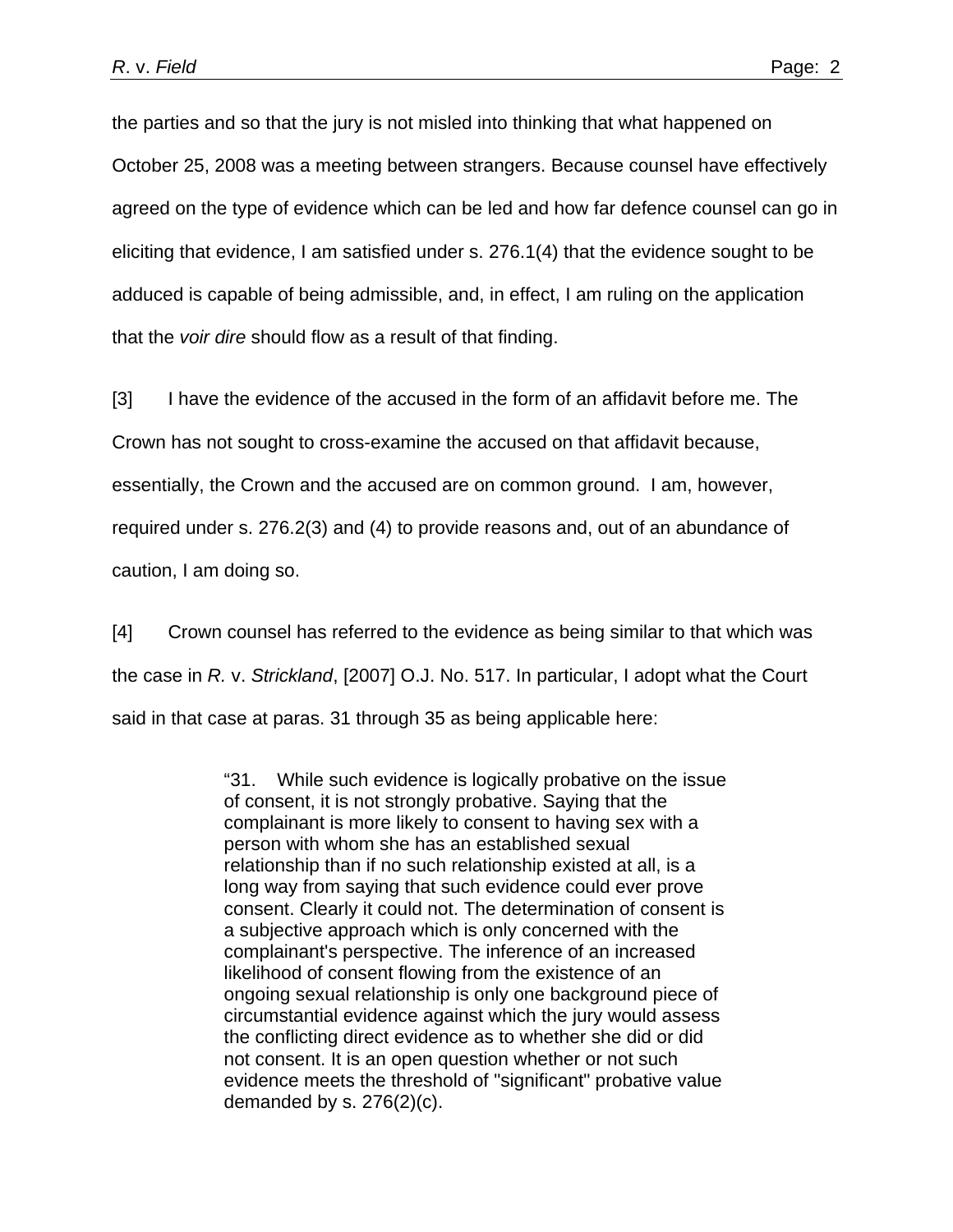32. However, such evidence has, in my view, significant evidentiary value as context - context that serves to prevent the jury from embarking on areas of enquiry that would distort the fact-finding process as they consider the issue of consent.

33. I postulated above a general rule that people don't normally have sex with strangers, but are typically involved in a relationship. Juries know this rule. Hence, a jury will be looking for a relationship between the parties to add credence to the evidence of an accused that the complainant consented to sex on the night in question. Absent evidence of an existing relationship, a jury might well ask: why would the complainant suddenly agree to have sex with a virtual stranger? Where is the relationship between these parties? What happened between the two of them on that single night that makes it probable that they would end up consensually in bed together by the end of it?

34. If the accused is prevented from putting the existence of an ongoing sexual relationship between himself and the complainant into evidence, the trier of fact might well assume that none existed and that the accused and the complainant were little more than strangers. This misapprehension has the potential to make the evidence of the accused appear inherently improbable, and could result in his evidence being rejected for a reason that does not, in fact, exist.

35. The probative value of this contextual evidence is not to support the inference of an increased likelihood of consent. Rather, it is to dispel the inference of the unlikelihood of consent, which would result if the jury were left with the misapprehension that the sexual relations in question must have occurred on the sudden, with no preexisting relationship between the parties."

[5] Therefore, the principal factors under s. 276(3) which I find have affected my

determination here are the interests of justice, including the right of the accused to

make full answer and defence, and whether there is a reasonable prospect that the

evidence will assist in arriving at a just determination in the case.